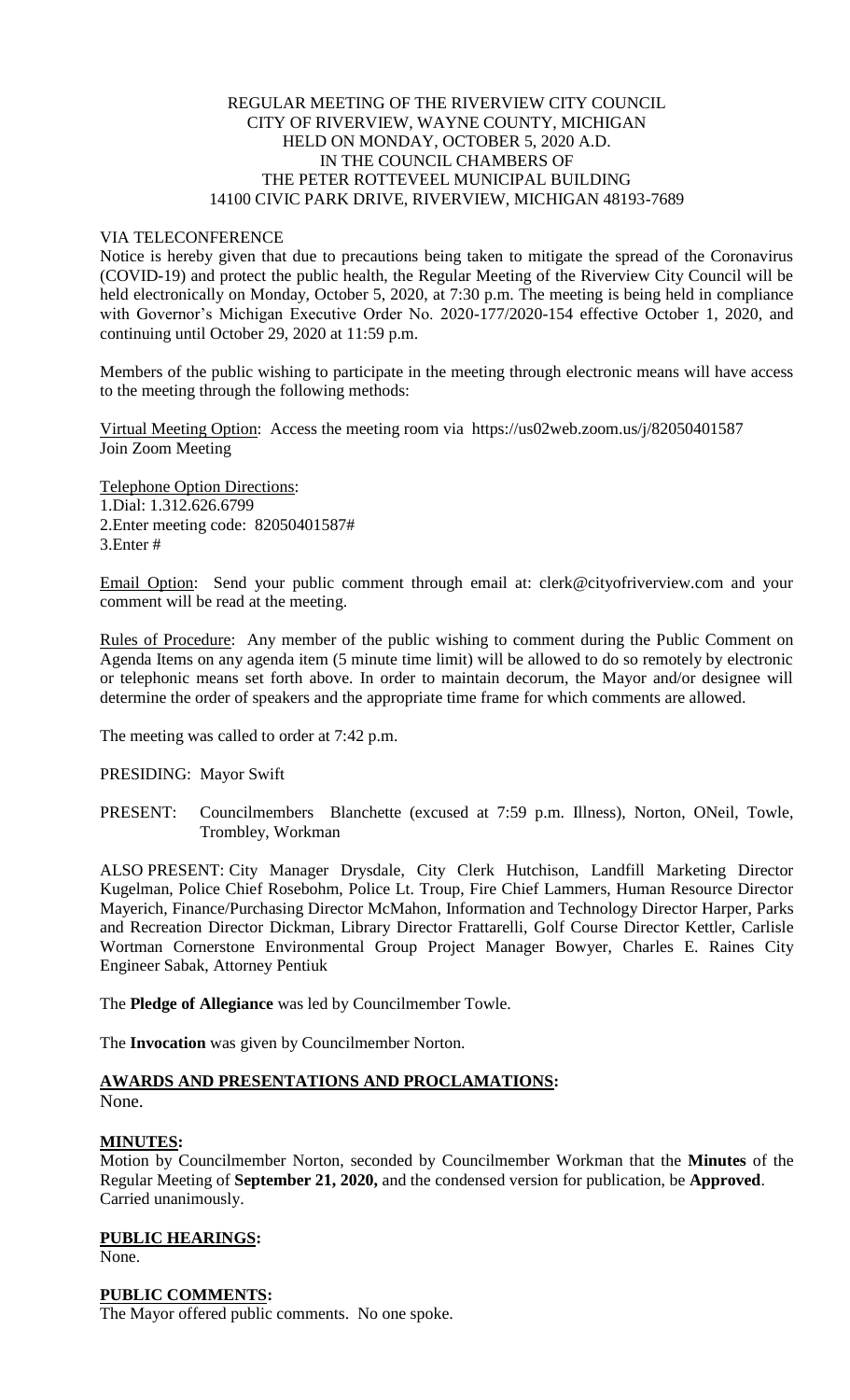# **ORGANIZATIONAL BUSINESS:**

Motion by Councilmember Trombley, seconded by Councilmember Towle, that Mr. **Emmanuel Kollias** be reappointed to the City **Planning Commission** for a three year term set to expire on **July 31, 2023**, be Approved. Carried unanimously.

# **CONSENT AGENDA:**

At the request of Councilmember Trombley, the following was removed from the Consent Agenda:

 Accept Donation from Residents of the Crown Pointe Condominium Association for the Riverview Police Department.

Motion by Councilmember Workman, seconded by Councilmember Blanchette, that the **Consent Agenda**  be Approved as follows:

- Authorize Solicitation of Bids for **Clean Wood Grinding** at the Land Preserve.
- Authorized Execution of Addendum Extending **Agreement** for **HVAC Services** with **Temperature Unlimited,** Inc., through **October 5, 2023.**
- Authorize Agreement with **Russell Design Landscape Architecture** in the Amount of **\$14,000.00** for **Landscape Architectural Services** for the **Riverview Veteran's Memorial**.
- Approve Budget Amendments as follows:

| A.                                                                                                                                                                                                                                                                                                                                 |                       |                          |   |                          |  |                        |
|------------------------------------------------------------------------------------------------------------------------------------------------------------------------------------------------------------------------------------------------------------------------------------------------------------------------------------|-----------------------|--------------------------|---|--------------------------|--|------------------------|
| Description                                                                                                                                                                                                                                                                                                                        | <b>Account Number</b> | Current<br>Appropriation |   | Amended<br>Appropriation |  | Amendment or<br>Change |
| 2020/21 Water & Sewer                                                                                                                                                                                                                                                                                                              |                       |                          |   |                          |  |                        |
| Water Main Replacement                                                                                                                                                                                                                                                                                                             | 592-536-999.057       | 900,000.00               | S | 1,770,880.00             |  | 870,880.00             |
| $\mathbf{H}$ $\mathbf{H}$ $\mathbf{H}$ $\mathbf{H}$ $\mathbf{H}$ $\mathbf{H}$ $\mathbf{H}$ $\mathbf{H}$ $\mathbf{H}$ $\mathbf{H}$ $\mathbf{H}$ $\mathbf{H}$ $\mathbf{H}$ $\mathbf{H}$ $\mathbf{H}$ $\mathbf{H}$ $\mathbf{H}$ $\mathbf{H}$ $\mathbf{H}$ $\mathbf{H}$ $\mathbf{H}$ $\mathbf{H}$ $\mathbf{H}$ $\mathbf{H}$ $\mathbf{$ |                       |                          |   |                          |  |                        |

JUSTIFICATION:To pull unspent funds from Fiscal Year 2019/20 into the current fiscal year.

B.

|                           |                       |        | Current       | Amended       | Amendment or |
|---------------------------|-----------------------|--------|---------------|---------------|--------------|
| Description               | <b>Account Number</b> |        | Appropriation | Appropriation | Change       |
| 2020/21 Parks Maintenance |                       |        |               |               |              |
| Donated Capital           | 101-000-697.500       |        | 0.00          | 13.000.00     | 13,000.00    |
| Veterans Memorial         | 101-444-975.050       | ጦ<br>D | 0.00          | 14.000.00     | 14,000.00    |

JUSTIFICATION: To increase the Veteran's Memorial line item for the architect fees for the monuments rehabilitation and to increase the Donated Capital line item by \$13,000.00, \$6,000.00 of the donation will come from the Veteran's Memorial account and the other \$7,000.00 will come from a private donor..

Motion by Councilmember Trombley, seconded by Councilmember Towle, that Acceptance of a **Donation** from Residents of the **Crown Pointe Condominium Association** for the Riverview Police Department be Approved.

Carried unanimously.

# **RESOLUTIONS:**

None.

#### **ADMINISTRATION:**

Motion by Councilmember Towle, seconded by Councilmember ONeil, that Authorization for the **Civil Engineering Services** with **Charles E. Raines** Company in the Amount of **\$197,574.00** be Approved.

| Drain Dredging - Kennebec Park     | 402-901-980.018 | \$30,600.00 |
|------------------------------------|-----------------|-------------|
| PRV Replacement at Electric Ave.   |                 |             |
| and Allen Road                     | 592-536-991.098 | \$79,574.00 |
|                                    | 202-463-818.035 |             |
| Joint and Crack Sealing            | 203-463-818.035 | \$36,400.00 |
| <b>NPDES</b> - Major Streets       | 202-463-991.064 | \$12,000.00 |
| <b>NPDES</b> - Local Streets       | 203-463-991.064 | \$8,000.00  |
| Downriver Waste Water System       | 592-527-810.000 | \$15,000.00 |
| <b>DPW</b> Assistance - Seweres    | 592-527-818.155 | \$8,000.00  |
| <b>DPW</b> Assistance - Watermains | 592-536-818.155 | \$8,000.00  |
| <b>Total Work Authorizations</b>   | \$197,574.00    |             |

Carried unanimously.

Motion by Councilmember Trombley, seconded by Councilmember Towle, that Authorization for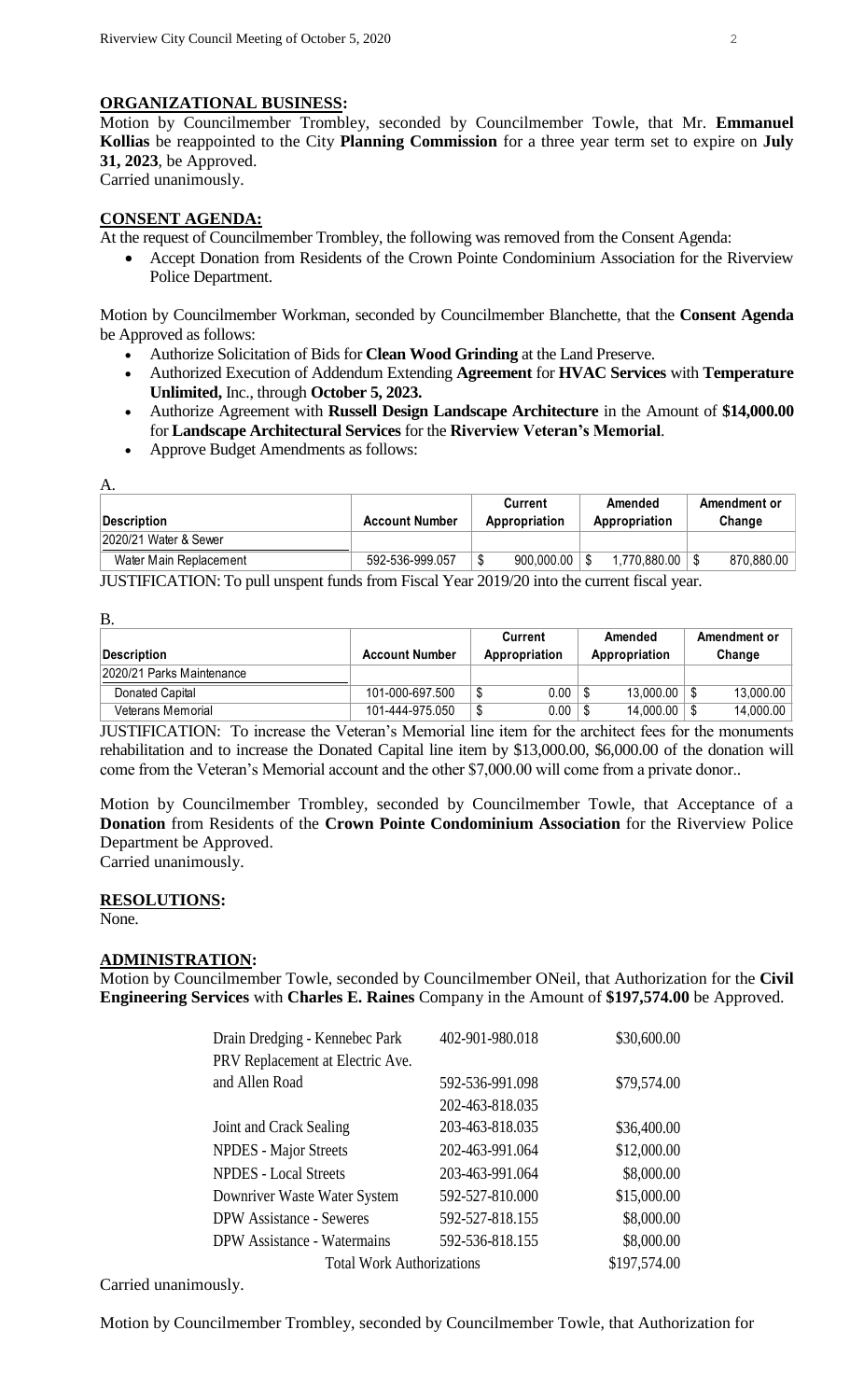Execution of **Telecommunications Site License Access Agreement** for **Superior Communications**, Inc., d/b/a/ **Smile FM,** for a **One-Year Extension Agreement,** be Appoved. Carried unanimously.

## **ORDINANCES**:

Motion by Councilmember Norton, seconded by Councilmember Trombley, that Authorization for the Clerk to give the **Second Reading,** by title only, of Proposed **Ordinance No. 715**, to Amend the Code of Ordinance in regards to Chapter 62 "Telecommunications," by the Addition of Article IV, "**Small Cell Wireless Facilities Deployment.**"

Carried unanimously.

#### PROPOSED ORDINANCE NO. 715

AN ORDINANCE TO AMEND CHAPTER 62 "TELECOMMUNICATIONS", OF THE RIVERVIEW CODE, BY THE ADDITION OF ARTICLE IV, "SMALL CELL WIRELESS FACILITIES DEPLOYMENT", TO REGULATE THE DEPLOYMENT OF SMALL CELL WIRELESS FACILITIES AND INFRASTRUCTURE WITHIN THE **CITY** 

THE CITY OF RIVERVIEW ORDAINS:

SECTION 1. Amendment to Code.

That Article IV, "Small Cell Wireless Facilities Deployment", be added to Chapter 62, "Telecommunications", to hereafter read as follows:

## CHAPTER 62 TELECOMMUNICATIONS

## ARTICLE IV SMALL CELL WIRELESS FACILITIES DEPLOYMENT

Sec. 62-180. - Title and purpose.

(a) This ordinance shall be known and may be cited as the "small cell wireless communications facilities deployment ordinance".

(b) The purpose of the ordinance is to regulate the siting of "Small Cell" facilities.

Sec. 62-181. - Definitions.

The following words, terms and phrases, when used in this article, shall have the meanings ascribed to them in this section, except where the context clearly indicates a different meaning. Other terms used in this article have the meanings assigned them in the Act.

"Act" means the small wireless facilities act, 2018 PA 365, MCL 460.1301, et seq., as the same may be amended from time to time.

"Antenna" means communications equipment that transmits or receives electromagnetic radio frequency signals used in the provision of wireless services.

"Applicant" means a wireless provider or wireless infrastructure provider that submits an application described in this ordinance.

"Authority" or "City", unless the context implies otherwise, means the City of Riverview to the extent authorized by law to make legislative, quasi-judicial, or administrative decisions concerning an application described in this ordinance.

"Authority pole" means a utility pole owned or operated by the Authority and located in the ROW.

"Colocate" means to install, mount, maintain, modify, operate, or replace wireless facilities on or adjacent to a wireless support structure or utility pole. "Collocation" has a corresponding meaning.

"FCC" means the Federal Communications Commission or any successor agency.

"Fee" means an Authority one-time per small cell site charge for application processing.

"Rate" means an Authority annual charge per site.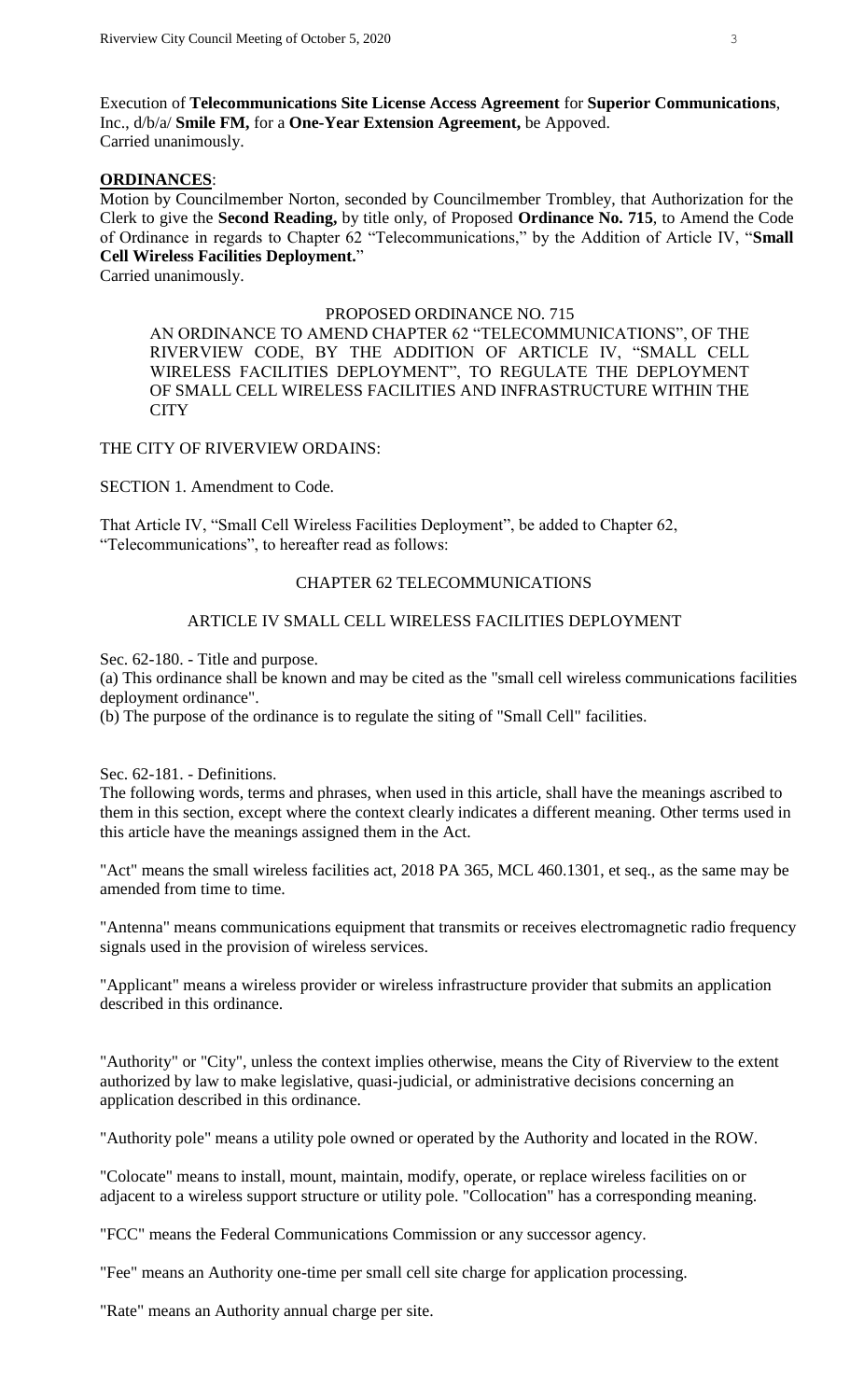"Historic district" shall mean any property maintained or overseen by the Historical Commission Ordinance, Code of Ordinances Section 2-466, et seq.

"Make-ready work" means work necessary to enable an Authority pole or utility pole to support collocation, which may include modification or replacement of utility poles or modification of lines.

"Micro wireless facility" means a small cell wireless facility that is not more than twenty-four (24) inches in length, fifteen (15) inches in width, and twelve (12) inches in height and that does not have an exterior antenna more than eleven (11) inches in length.

"MPSC" means the Michigan Public Service Commission or any successor agency.

"Public right-of-way" or "ROW" means the area on, below, or above a public roadway, highway, street, alley, bridge, sidewalk, or utility easement dedicated for compatible uses. Public right-of-way does not include any of the following:

- 1. A private right-of-way.
- 2. A limited access highway.
- 3. Land owned or controlled by a railroad as defined in section 109 of the railroad code of 1993, 1993 PA 354, MCL 462.109.

"Small cell wireless facility" means a wireless facility that meets both of the following requirements:

1. Each antenna is not more than six (6) cubic feet in volume.

2. All other wireless equipment associated with the facility, disregarding electric meters, concealment elements, telecommunications demarcation boxes, grounding equipment, power transfer switches, and vertical cable runs for the connection of power and other services, is cumulatively not more than twenty-five (25) cubic feet in volume.

"Utility pole" means a pole or similar structure that is or may be used to support small cell wireless facilities. Utility pole does not include a sign pole less than fifteen (15) feet in height above ground.

"Wireless facility" means wireless equipment, including, radio transceivers, antenna, coaxial or fiberoptic cable, regular and backup power supplies, and comparable equipment, regardless of technological configuration. Wireless facility does not include coaxial or fiber-optic cable between utility poles or wireless support structures.

"Wireless provider" is a regulated provider of telecommunications services and a "wireless infrastructure provider" is an installer of wireless equipment at small cell sites. These terms may be used interchangeably for purposes of this ordinance.

"Wireless services" means any services, provided using licensed or unlicensed spectrum, including the use of Wi-Fi, whether at a fixed location or mobile.

"Wireless support structure" means a freestanding structure designed to support or capable of supporting small cell wireless facilities. Wireless support structure does not include a utility pole.

"Wireline backhaul facility" means a facility used to transport services by wire or fiber-optic cable from a wireless facility to a network.

"Zoning Ordinance" means the Zoning Ordinance of the City of Riverview, as adopted and amended, and any successor ordinance.

Sec. 62-182. - Scope of Authority.

(a) Except as provided in this ordinance or the Act, the Authority shall not prohibit, regulate, or charge for the collocation of small cell wireless facilities.

(b) The approval of a small cell wireless facility under this ordinance authorizes only the collocation of a small cell wireless facility and does not authorize either of the following:

- 1. The provision of any services.
- 2. The installation, placement, modification, maintenance, or operation of a wireline in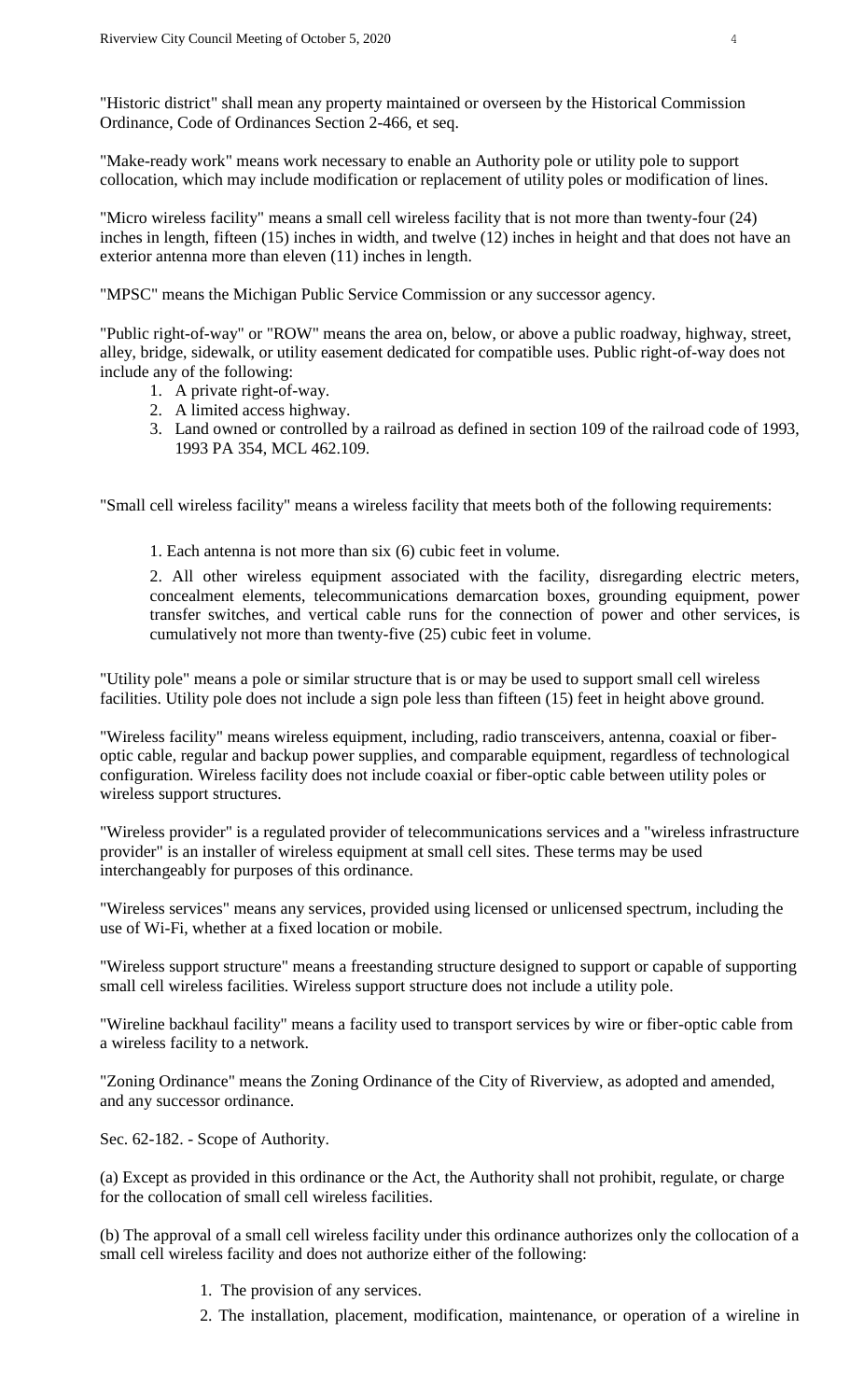#### the ROW.

Sec. 62-183. - Small cell ROW access; permitted use; height; underground, Fort Street District and residential and historic districts; Aesthetic limitations and requirements.

(a) This section applies only to activities of a wireless provider within the ROW for the deployment of small cell wireless facilities and associated new or modified utility poles.

(b) The Authority shall not enter into an exclusive arrangement with any person for use of the ROW for the construction, operation, or maintenance of utility poles or the collocation of small cell wireless facilities.

(c) The Authority shall not charge a wireless provider an annual rate more than:

1. Twenty dollars (\$20.00) annually, unless subdivision (2) applies.

2. One hundred twenty-five dollars (\$125.00) annually, if a new utility pole or wireless support structure was erected at a new site by or on behalf of the wireless provider on or after the effective date of this ordinance. This subdivision does not apply to the replacement of an existing utility pole.

(d) All rates and fees currently applicable shall be modified within ninety (90) days of application receipt, so as not to exceed the fees provided in this section, except:

1. For new small cell dedicated utility poles installed and operational in the ROW before the effective date of this ordinance or related agreements, which shall remain in effect for the duration of the ordinance or agreement, or

2. Fee increases permitted by the Act.

(e) Except as set forth in Code of Ordinances Sections 62-184 and 62-185 below, and as limited in this section, small cell siting is a permitted use and not subject to zoning regulation if it complies with all other sections of this ordinance and if:

1. A utility pole in the ROW installed or modified on or after the effective date of this ordinance does not exceed forty (40) feet above ground level, unless a taller height is agreed to by the Authority.

2. A small cell wireless facility in the ROW installed or modified after the effective date of this ordinance shall not extend more than five (5) feet above a utility pole or wireless support structure on which the small cell wireless facility is collocated.

(f) A proposed utility pole or other support structure that exceeds the height limits under subsection (e), is subject to review as set forth in the Zoning Ordinance.

(g) Undergrounding: A wireless provider shall comply with reasonable and nondiscriminatory requirements that do not prohibit communications service providers from installing structures on or above ground in the ROW in an area designed solely for underground or buried cable and utility facilities, if:

1. The Authority has required all cable and utility facilities to place all their facilities underground and,

2. The Authority does not prohibit replacement of the Authority's poles by a wireless provider in the designated area.

A wireless provider may apply for a waiver of the undergrounding requirements. (h) Fort Street District and historic and residential districts.

A wireless provider shall comply with written, objective requirements for reasonable, technically feasible, nondiscriminatory, and technologically neutral designs or concealment measures in the Fort Street District, and any historic district, or residential zoning district. Such requirement shall not have the effect of prohibiting any wireless provider's technology. Any such design or concealment measures are not included in size restrictions in the definition of small wireless facility in Section 62-181.

(i) All wireless providers shall repair all damage to the ROW caused by the activities of the wireless provider while occupying, constructing, installing, mounting, maintaining, modifying, operating, or replacing small cell wireless facilities, utility poles, or wireless support structures in the ROW and, to return the ROW to its original condition. Following sixty (60) days' written notice, the Authority may make those repairs and charge the wireless provider the cost of the repairs.

(j) Aesthetics Requirements: Wireless Providers shall install, modify, collocate or otherwise provide all wireless facilities, equipment, poles, support structures and all other related wireless objects in a manner, size and appearance that is consistent and in conformity with the existing requirements and existing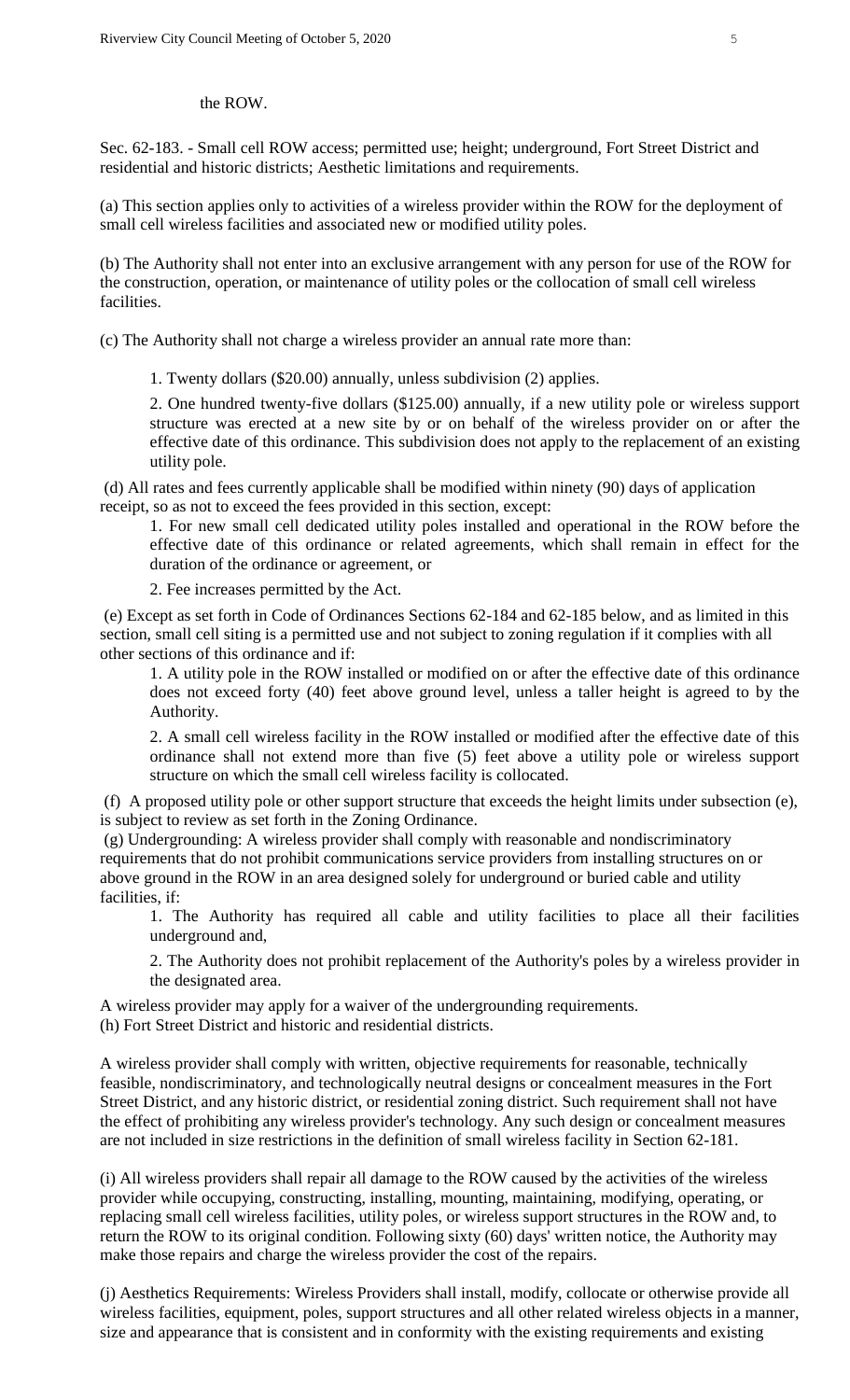practices in fact, pertaining to such districts as defined by the applicable ordinances, rules and codes of this community and the applicable rules and laws of this State, in such fashion as to create the least possible negative impact on the district. Such accommodations may include use of similar height, materials, color, design, number and appearance of other similar structures utilized by other occupiers of the Rights of Way and public spaces.

1. To the extent consistent with applicable law, review of permit applications under this ordinance shall consider the following preferences:

a. Collocation including replacement of existing poles or support structures is strongly encouraged over the installation of additional new poles or support structures in the Right-of-Way, due to travel safety concerns.

b. Placement of all equipment inside the pole or support structure is favored over placement outside the pole, including ground mountings.

c. Smallest feasible equipment, antennas and poles and support are preferred.

d. Camouflaging, stealth or concealment elements are preferred.

e. Installations generally are favored in the following Districts in the following order of preference:

First Preference: Industrial

Second Preference: Commercial

Third Preference: Residential

Fourth Preference: Underground commercial and then underground residential Fifth Preference: Historic

Sixth Preference: Environmentally sensitive areas including nature and wetland preservation sites.

2. Disagreements as between the provider and community on specific aesthetics issues shall be addressed by the Council upon timely written request of the provider. Staff and council may consider incentives favoring installations in preferred districts.

Sec. 62-184. - Provider and authority responsibilities; application information; shot clocks; tolling; deemed approved; basis for denial; resubmittal; batch applications; application fees; micro wireless facility exemption; alternate siting; decommissioning sites.

(a) Except as otherwise provided in subsection (5) below, an applicant shall apply to the City Clerk for an Authority ROW access permit, like those required of all other ROW users, to colocate a small cell wireless facility or install, modify, or replace a utility pole on which a small cell wireless facility will be colocated as required of all ROW users. The processing of an application for such a permit is subject to all of the following:

1. In-kind contributions to the Authority are not permitted in lieu of rates and fees described above.

2. The applicant shall provide all the information and documentation required by the Authority to enable the Authority to make an informed decision with regard to its criteria for authorizing ROW access including the following:

a. A certificate of compliance with FCC rules related to radio frequency emissions from a small cell wireless facility,

b. Proof of notification to every other affected governmental authority and all necessary permits, permit applications, or easements to ensure all necessary permissions for the proposed activity are obtained.

c. An attestation that the small cell wireless facilities will be operational for use by a wireless services provider within one (1) year after the permit issuance date. Failure to abide by this term shall result in termination of any permit issued in reliance on such attestation.

3. Within twenty-five (25) days after receiving an initial application, the Authority shall notify the applicant in writing whether the application is complete. If incomplete, the notice will delineate all missing documents or information. The notice tolls the running of the time for approving or denying an application under subdivision (5).

4. If the applicant makes a supplemental submission in response to the authority's notice of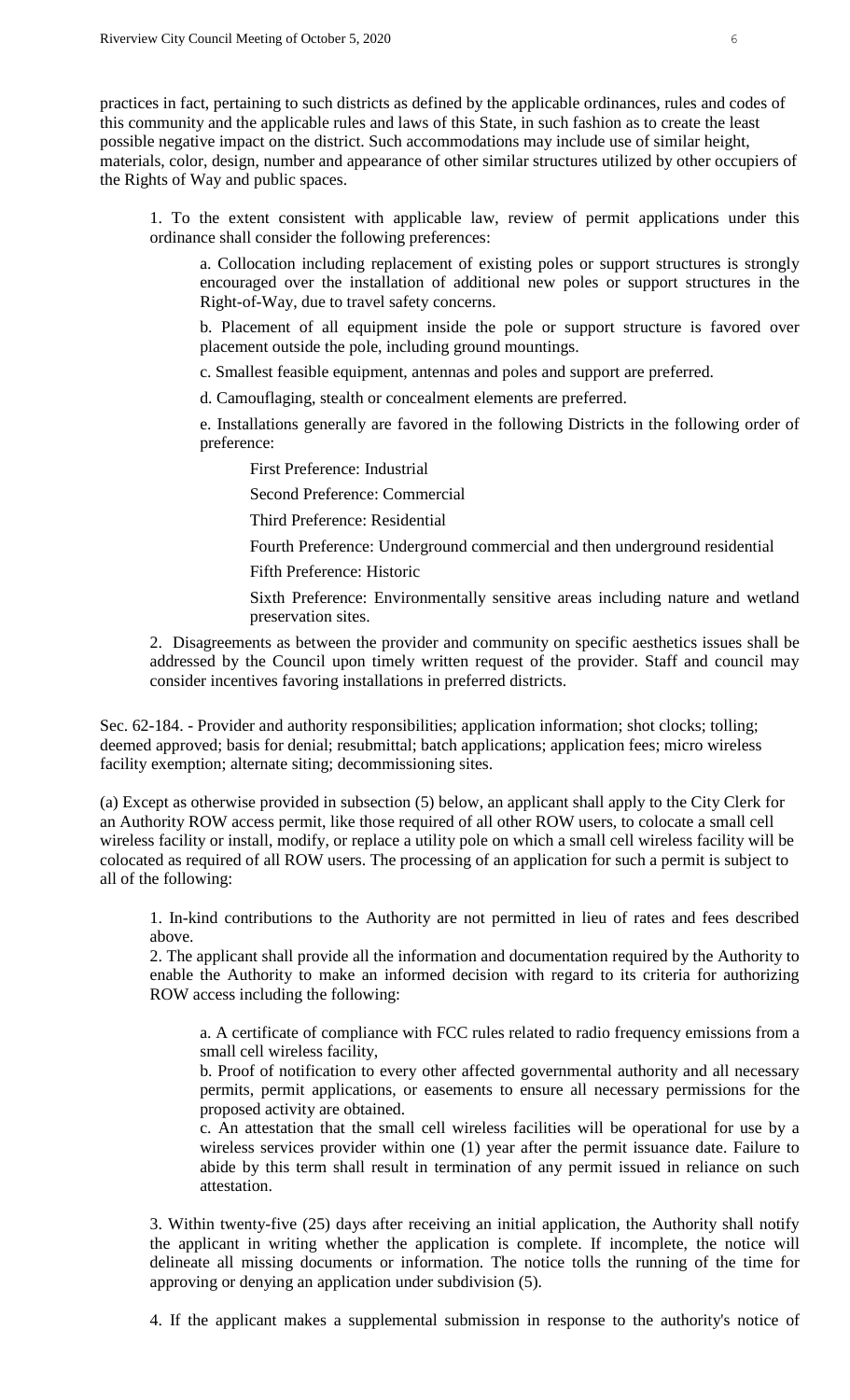incompleteness, the authority will so notify the applicant in writing within ten (10) days, delineating the previously requested and missing documents or information. The time period for approval or denial is tolled in the case of second or subsequent notices under the procedures identified in subdivision (3).

5. The Authority shall approve or deny the application and notify the applicant in writing within the following period of time after the application is received:

a. Collocation: For an application for the collocation of small cell wireless facilities on a utility pole, sixty (60) days, subject to the following adjustments:

i. Add fifteen (15) days if an application from another wireless provider was received within one (1) week of the application in question.

ii. Add fifteen (15) days if, a timely extension is requested.

b. New or Replacement forty-foot Pole and Limited Equipment: For an application for a new or replacement utility pole that meets the height requirements of Section 62- 183(e)(1) and associated small cell facility, ninety (90) days, subject to the following adjustments:

i. Add fifteen (15) days if an application from another wireless provider was received within one (1) week of the application in question.

ii. Add fifteen (15) days if a timely extension is requested.

iii. Deemed Approved: A completed application is considered to be approved if not timely acted upon by the Authority and, if the Authority receives not less than seven (7) days' notice, the applicant may proceed with the work pursuant to this automatic approval.

6. Basis for Denial: The Authority may deny a completed application for a proposed collocation of a small cell wireless facility or installation, modification, or replacement of a utility pole if the proposed activity would do any of the following:

a. Materially interfere with the safe operation of traffic control equipment.

b. Materially interfere with sight lines or clear zones for transportation or pedestrians.

c. Materially interfere with compliance with the Americans with Disabilities Ordinance of 1990, Public Law 101-336, or similar federal, state, or local standards regarding pedestrian access or movement.

d. Materially interfere with maintenance or full unobstructed use of public utility infrastructure under the jurisdiction of an authority.

e. With respect to drainage infrastructure under the jurisdiction of an authority, either of the following:

i. Materially interfere with maintenance or full unobstructed use of the drainage infrastructure as it was originally designed.

ii. Not be located a reasonable distance from the drainage infrastructure to ensure maintenance under the drain code of 1956, 1956 PA 40, MCL 280.1 to 280.630, and access to the drainage infrastructure.

f. Fail to comply with reasonable, nondiscriminatory, written spacing requirements of general applicability adopted by ordinance or otherwise that apply to the location of ground-mounted equipment and new utility poles and that do not prevent a wireless provider from serving any location.

g. Fail to comply with all other applicable codes.

h. Fail to comply with Code of Ordinances Section 62-183 (g) or (h).

i. Fail to meet reasonable, objective, written stealth or concealment criteria for small cell wireless facilities applicable in a historic district or other designated area, as specified in an ordinance or otherwise and nondiscriminatorily applied to all other occupants of the ROW, including electric utilities, incumbent or competitive local exchange carriers, fiber providers, cable television operators, and the authority.

j. Exceed the height limit set forth in Code of Ordinances Section 62-183 (e) (1).

7. Reasons for Denial; Resubmission and thirty (30) Day Shot Clock: If the completed application is denied, the notice under subdivision (5) shall explain the reasons for the denial and, if applicable, cite the specific provisions of applicable codes on which the denial is based. The applicant may cure the deficiencies identified by the Authority and resubmit the application within thirty (30) days after the denial without paying an additional application fee. The Authority shall approve or deny the revised application within thirty (30) days. The Authority shall limit its review of the revised application to the deficiencies cited in the denial.

8. Batch Applications: An applicant may file an application and receive a single permit for the collocation of up to twenty (20) substantially similar small cell wireless installations. The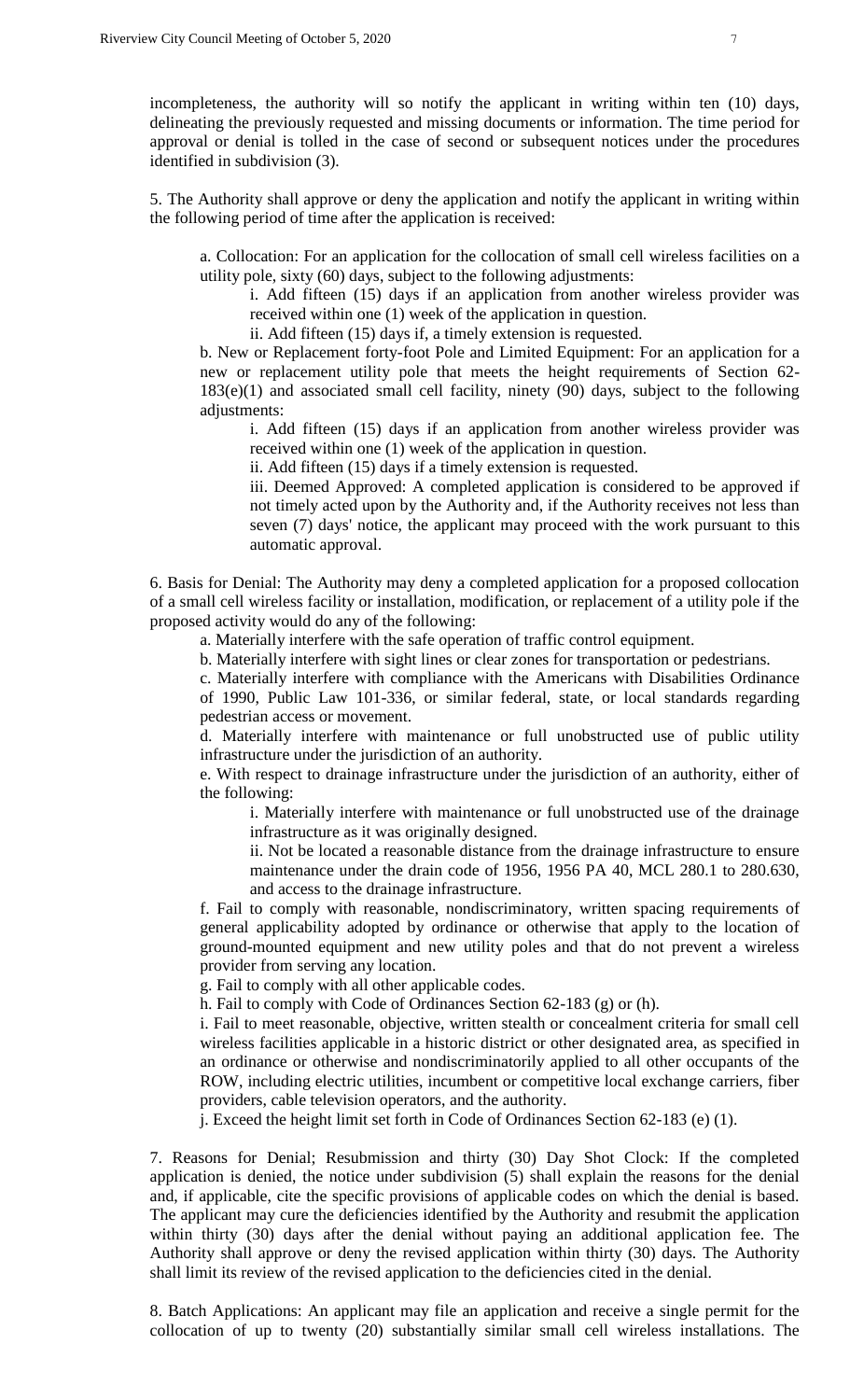Authority may approve or deny one (1) or more small cell wireless facilities included in such consolidated application.

9. Approval of an application authorizes the wireless provider to undertake the installation, collocation and maintenance of such facilities.

10. The Authority shall not institute a moratorium on filing, receiving, or processing applications or issuing permits for the collocation of small cell wireless facilities or the installation, modification, or replacement of utility poles on which small cell wireless facilities will be colocated.

11. The authority and an applicant may extend a time period under this subsection by mutual agreement.

(b) Application Fee for a permit under subsection (a) shall not exceed the lesser of the following:

1. Two hundred dollars (\$200.00) for each small cell wireless facility alone.

2. Three hundred dollars (\$300.00) for each small cell wireless facility and a new utility pole to which it will be attached.

(c) The Authority may revoke a permit, upon thirty (30) days' notice and an opportunity to cure, if the permitted small cell wireless facilities and any associated utility pole fail to meet the requirements of this ordinance.

(d) Micro Wireless Facility Exempt: The Authority shall not require a permit or any other approval or require fees or rates for ordinance compliant replacement, maintenance or operation of a small cell wireless facility or ordinance compliant installation, replacement, maintenance or operation of a micro wireless facility that is suspended on cables strung between utility poles or wireless support structures in compliance with applicable codes.

(e) Alternate Siting: Upon receipt of an application to place a new utility pole, the Authority may propose and the applicant shall use an alternate location within the ROW or on property or structures owned or controlled by an authority within seventy-five (75) feet of the applicants proposed location if reasonably achievable.

(f) Decommissioning Sites: An authority shall notify the authority in writing before discontinuing use of a small cell wireless facility, utility pole, or wireless support structure. The notice shall specify when and how the wireless provider intends to remove the small cell wireless facility, utility pole, or wireless support structure. The wireless provider shall return the property to its pre-installation condition. If the wireless provider does not complete the removal within forty-five (45) days after the discontinuance of use, the authority may complete the removal and assess the costs of removal against the wireless provider. A permit under this section for a small cell wireless facility expires upon removal of the small cell wireless facility.

(g) A provider shall obtain a permit for any work that will affect traffic patterns or obstruct vehicular or pedestrian traffic in the ROW.

Sec. 62-185. – Authority owned poles—Rates; terms.

(a) The Authority shall not enter into an exclusive arrangement with any person for the right to attach to Authority poles. A person who purchases, controls, or otherwise acquires an Authority pole is subject to the requirements of this section.

(b) Rate: The rate for the collocation of small cell wireless facilities on authority poles shall be nondiscriminatory regardless of the services provided by the colocating person. The rate shall not exceed thirty dollars (\$30.00) per year per authority pole plus any rate charged for the use of the ROW under Section 62-183.

(c) Within ninety (90) days after receiving the first request to colocate a small cell wireless facility on an Authority pole, the Authority shall make available, through ordinance or otherwise, the rates, fees, and terms for the collocation of small cell wireless facilities on the Authority poles. The rates, fees, and terms shall comply with all of the following:

1. The rates, fees, and terms shall be nondiscriminatory, competitively neutral, and commercially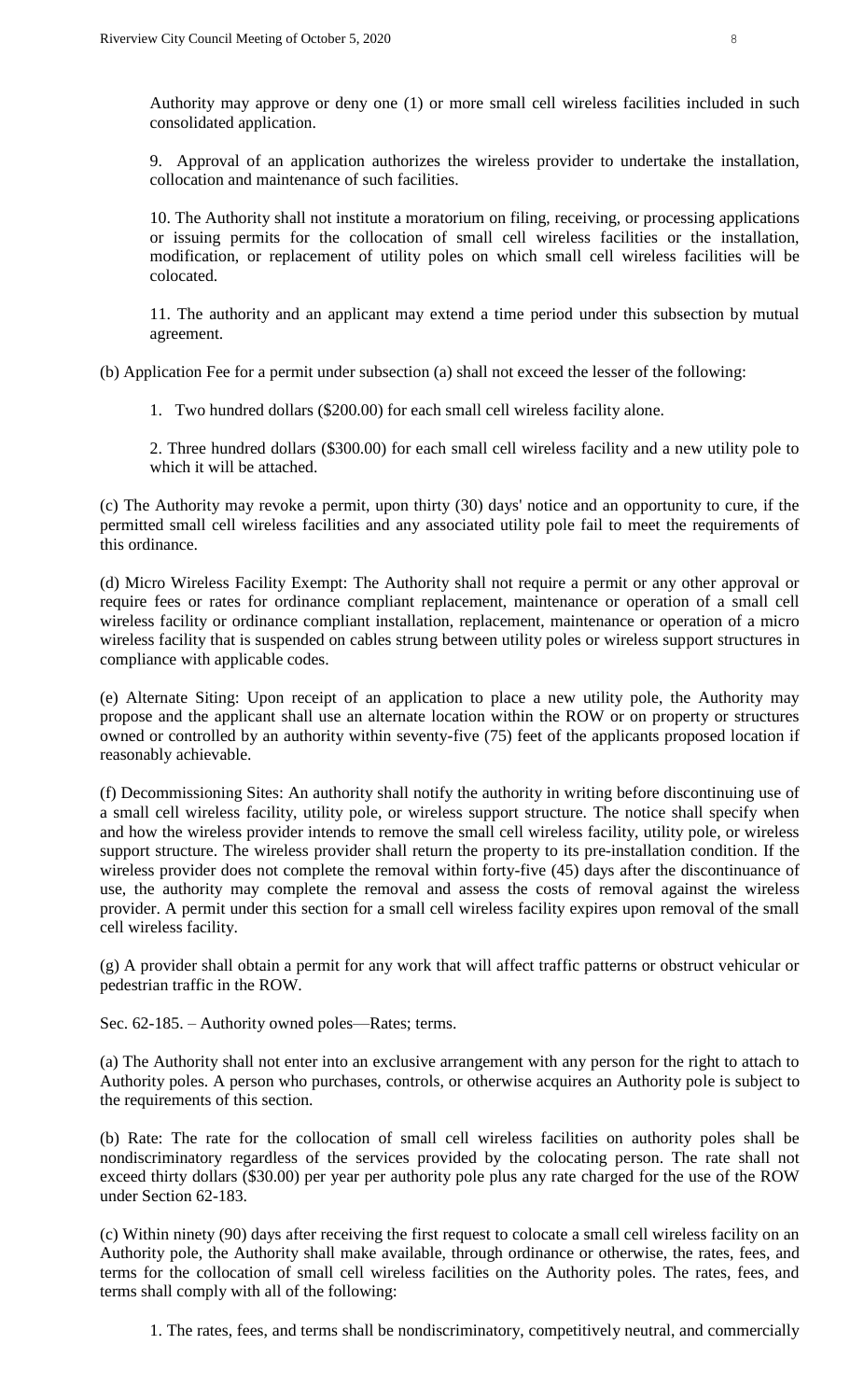reasonable and shall comply with this act.

2. The Authority shall provide a good-faith estimate for any make-ready work within sixty (60) days after receipt of a complete application. Make-ready work shall be completed within sixty (60) days of written acceptance of the good-faith estimate by the applicant.

3. The person owning or controlling the Authority pole shall not require more make-ready work than required to comply with law or industry standards.

4. Fees for make-ready work shall not do any of the following:

a. Include costs related to preexisting or prior damage or noncompliance unless the damage or noncompliance was caused by the applicant.

- b. Include any unreasonable consultant fees or expenses.
- c. Exceed actual costs imposed on a nondiscriminatory basis.

(d) This section does not require the Authority to install or maintain any specific Authority pole or to continue to install or maintain Authority poles in any location if the Authority makes a nondiscriminatory decision to eliminate aboveground poles of a particular type generally, such as electric utility poles, in a designated area of its geographic jurisdiction. For authority poles with colocated small cell wireless facilities in place when an Authority makes a decision to eliminate aboveground poles of a particular type, the Authority shall do one (1) of the following:

- 1. Continue to maintain the authority pole.
- 2. Install and maintain a reasonable alternative pole or wireless support structure for the collocation of the small cell wireless facility.
- 3. Offer to sell the pole to the wireless provider at a reasonable cost.
- 4. Allow the wireless provider to install its own utility pole so it can maintain service from that location.
- 5. Proceed as provided by an agreement between the authority and the wireless provider.

Sec. 62-186. – Higher education campus exempt.

The Authority does not have jurisdiction over small cell wireless facilities located upon public school property, or a campus of an institution of higher education, other than to enforce applicable codes.

Sec. 62-187. - No provider requirement of service.

This ordinance does not require wireless facility deployment or regulate wireless services.

Sec. 62-188. - Appeals.

The applicant may appeal any Authority determinations related to this ordinance to the highest elected body of the Authority or the circuit court in the judicial circuit where the Authority is located.

Sec. 62-189. – Defense, indemnity and insurance.

All applicant wireless providers shall:

(a) Defend, indemnify, and hold harmless the Authority, its officers, agents, and employees against any claims, demands, damages, lawsuits, judgments, costs, liens, losses, expenses, and attorney fees resulting from the installation, construction, repair, replacement, operation, or maintenance of any wireless facilities, wireless support structures, or utility poles to the extent caused by the applicant and all entities acting on its behalf including but not limited to its contractors, its subcontractors, and the officers, employees, or agents of any of these, except as to liabilities or losses due to or caused by the sole negligence of the authority or its officers, agents, or employees.

(b) Obtain insurance naming the Authority and those acting on its behalf including but not limited to its officers, agents, and employees as additional insureds against any claims, demands, damages, lawsuits, judgments, costs, liens, losses, expenses, and attorney fees. A wireless provider may meet all or a portion of the Authority's insurance coverage and limit requirements by self-insurance, conditioned upon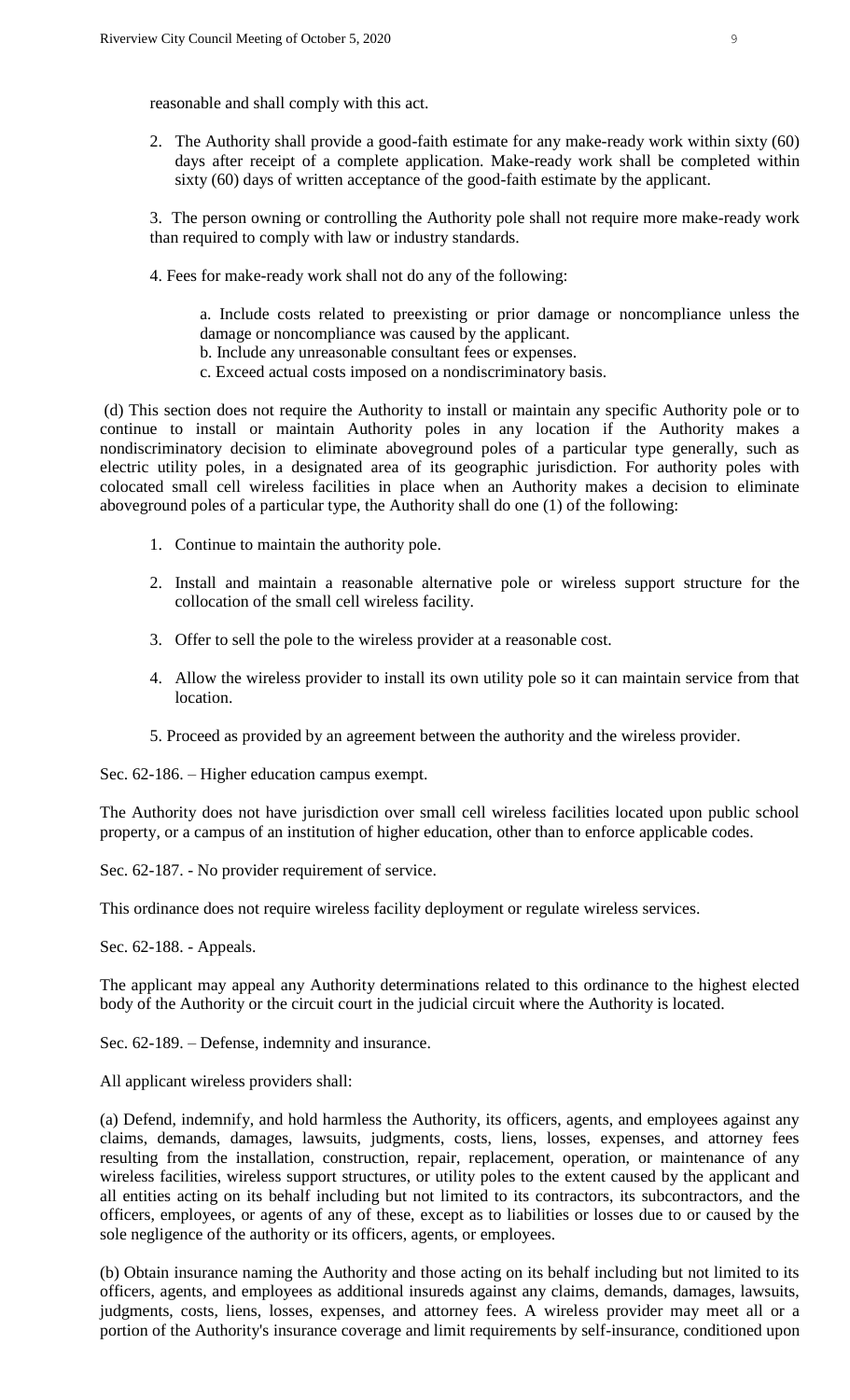providing to the Authority, evidence demonstrating, to the Authority's satisfaction, the wireless provider's financial ability to meet the Authority's insurance coverage and limit requirements throughout the life of the provider's use of the ROW. To the extent it self-insures, a wireless provider is not required to name additional insureds under this section.

Sec. 62-190. – Reduced fees.

The Authority may establish a fee or rate less than the maximum specified in Sections 62-183 (c), 62- 184 (b), 62-185 (b), or subject to other requirements of this act.

Sec. 62-191. – Bonding.

(a) As a condition of a permit described in this act, the wireless provider shall provide a one thousand dollar (\$1,000.00) bond per site, for the purpose of providing for the removal of abandoned or improperly maintained small cell wireless facilities, including those that the Authority determines should be removed to protect public health, safety, or welfare, to repair the ROW as provided under MCL 460.1333 and, to recoup rates or fees that have not been paid by a wireless provider in more than twelve (12) months, if the wireless provider has received 60-day advance notice from the authority of the noncompliance.

(b) The authority shall not require a cash bond, unless the wireless provider has failed to obtain or maintain a bond required under this section or the surety has defaulted or failed to perform on a bond given to the authority on behalf of a wireless provider.

Sec. 62-192. – Labelling.

A small cell wireless facility for which a permit is issued shall be labeled with the name of the wireless provider, emergency contact telephone number, and information that identifies the small cell wireless facility and its location.

Sec. 62-193. – Electric costs.

A wireless provider is responsible for arranging and paying for the electricity used to operate a small cell wireless facility.

Sec. 62-194. – Investor owned utilities.

(a) This ordinance, except to the extent the authority seeks to hold all utilities occupying the ROW to the same requirements and obligations as imposed upon wireless providers consistent with 2018 PA 365, does not add to, replace, or supersede any law regarding poles or conduits, similar structures, or equipment of any type owned or controlled by an investor-owned utility whose rates are regulated by the MPSC, an affiliated transmission company, or an independent transmission company.

(b) This ordinance, except to the extent the authority seeks to hold all utilities occupying the ROW to the same requirements and obligations as imposed upon wireless providers consistent with 2018 PA 365, does not impose or otherwise affect any rights, controls, or contractual obligations of an investor-owned utility whose rates are regulated by the MPSC, an affiliated transmission company, or an independent transmission company with respect to its poles or conduits, similar structures, or equipment of any type.

(c) Except for purposes of a wireless provider obtaining a permit to occupy a right-of-way, and to the extent the authority seeks to hold all utilities occupying the ROW to the same requirements and obligations as imposed upon wireless providers consistent with 2018 PA 365, this ordinance does not affect an investor-owned utility whose rates are regulated by the MPSC. Notwithstanding any other provision of this act, pursuant to and consistent with section 6g of 1980 PA 470, MCL 460.6g, the MPSC has sole jurisdiction over attachment of wireless facilities on the poles, conduits, and similar structures or equipment of any type or kind owned or controlled by an investor-owned utility whose rates are regulated by the MPSC.

Sec. 62-195. – Authority reservation of rights.

This ordinance is enacted in compliance with Michigan 2018 PA 365, MCL 460.1301, et seq.; and 2018 PA 366, MCL 125.3205(1)(c) as amended; and MCL 125.3514(10). However, the Authority takes specific note of inconsistencies between these State Acts and certain potentially preemptive FCC Rulings concerning "Small Cells" known as the "Moratoria Order"; FCC 3rd Report and Order and Declaratory Ruling of 8/13/2018 FCC 18-111 https://docs.fcc.gov/public/attachments/FCC-18-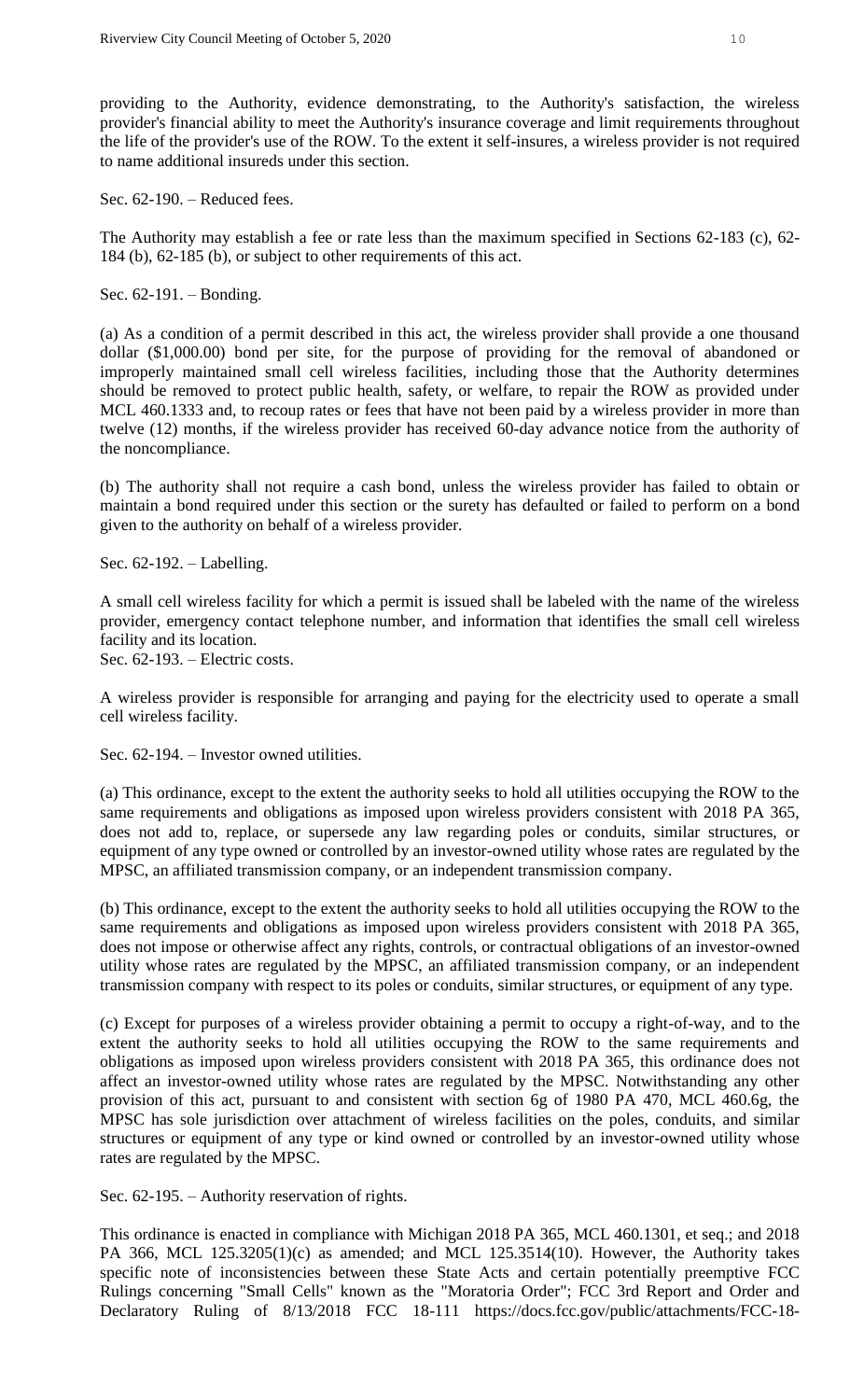111A1.pdf and "Small Cell Order"; FCC Declaratory Ruling and 3rd Report and Order of 9/27/2018 FCC 18-133 https://docs.fcc.gov/public/attachments/FCC-18-133A1.pdf.

The Authority also notes inconsistencies with the Michigan Constitution of 1963 including but not limited to Article VII Sections 22, 26, 29, 30, 31 and 34. Enacting this ordinance does not preclude the Authority from engaging in or otherwise supporting a judicial or other challenge to either the State Acts or FCC rules referenced above. In the event of any interpretations, including Judicial, Legislative or Administrative, contrary to the Michigan Public Acts and/or FCC rules referenced above, the authority specifically reserves the right to amend and or terminate this ordinance and all related agreements, policies and procedures undertaken in furtherance hereof.

ARTICLE II. Penalty: A person violating this ordinance shall be punished in accordance with Section 1- 8 of the Code of Ordinances of the City of Riverview, unless a different penalty is expressly provided in this ordinance.

ARTICLE III. Severability: Should any word, sentence, phrase or any portion of this Ordinance be held in a manner invalid by any Court of competent jurisdiction or by any agency having authority to do so for any reason whatsoever, such holding shall be construed and limited to such word, sentence, phrase or any portion of the Ordinance held to be invalid and shall not be construed as affecting the validity of any remaining words, sentence, phrases or portions of the Ordinance.

ARTICLE IV. Conflicting Ordinances: All prior existing ordinances adopted by the City of Riverview inconsistent or in conflict with the provisions of this Ordinance are, to the extent of such conflict or inconsistency, hereby expressly repealed.

ARTICLE V. Codification; Scrivener's Errors:

(a). Article I of this Ordinance shall be codified, and all other sections shall not be codified.

(b). The sections, divisions and provisions of this Ordinance may be renumbered or re-lettered as deemed appropriate by the Code codifier.

(c). Typographical errors and other matters of a similar nature that do not affect the intent of this Ordinance, as determined by the City Clerk and City Attorney, may be corrected with the endorsement of the City Manager, or designee, without the need for a public hearing.

ARTICLE VI. Reading and Publication: This Ordinance shall be given a first reading on September 21, 2020, shall be given a second reading on October 5, 2020, shall be adopted on October 5, 2020, and shall be published and become effective upon publication. The Clerk shall publish a summary of this ordinance and include in the publication notice that a true copy of the Ordinance can be inspected or obtained at the Clerk's office.

ADOPTED, APPROVED AND PASSED by the City Council of the City of Riverview this October 5, 2020.

The undersigned hereby certifies that the foregoing is a true and accurate copy of the ordinance adopted by the City Council of the City of Riverview at a regular meeting held on October 5, 2020.

> \_\_\_\_\_\_\_\_\_\_\_\_\_\_\_\_\_\_\_\_\_\_\_\_\_\_\_\_\_\_ Cynthia M. Hutchison, City Clerk

Motion by Councilmember Trombley, seconded by Councilmember Workman, that Proposed **Ordinance No. 715** be Adopted.

Carried unanimously.

Councilmember Blanchette was excused due to illness at 7:59 p.m.

Motion by Councilmember Trombley, seconded by Councilmember Norton, that Authorization for the Clerk to give the Second Reading, by title only, of Proposed **Ordinance No. 716**, to Amend the City's Zoning Ordinances by the Repeal and Re-Adoption of Section 24.14 of Article 24 "General Facilities," regarding "**Small Cell Wireless Communication Facilities**," be Approved.

ORDINANCE NO. 716

AN ORDINANCE TO AMEND THE CITY OF RIVERVIEW'S ZONING ORDINANCE BY THE REPEAL AND RE-ADOPTION OF SECTION 24.14 "WIRELESS COMMUNICATION FACILITIES" OF ARTICLE 24 "GENERAL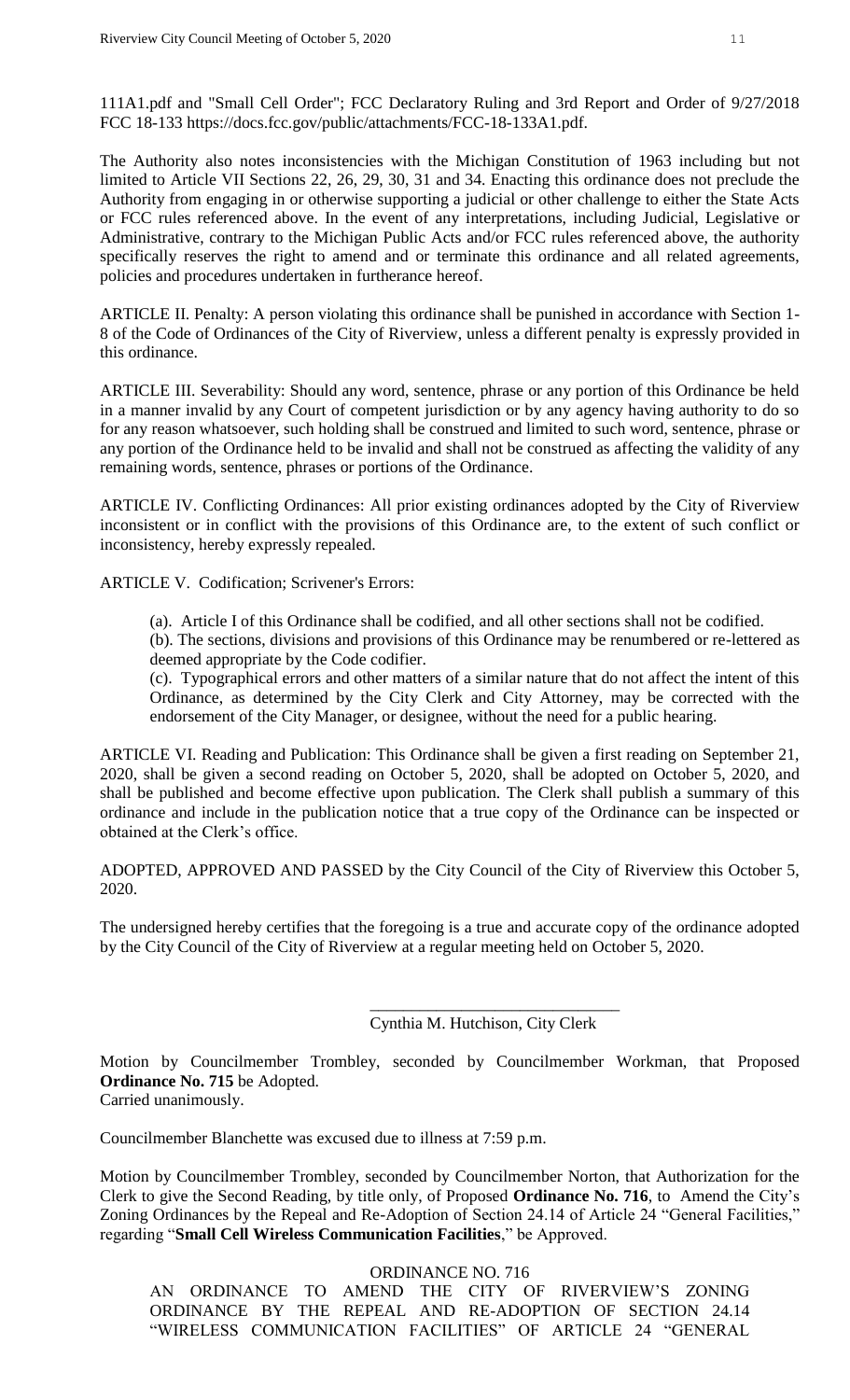PROVISIONS", BY ADDING SECTION N "SMALL CELL WIRELESS FACILITIES", TO SECTION 24.14 TO PROVIDE THAT IT NOT CONFLICT WITH THE SMALL WIRELESS FACILITIES ACT, 2018 PA 365, MCL 460.1301, ET SEQ., AS AMENDED

## THE CITY OF RIVERVIEW ORDAINS:

ARTICLE I. Amendment: That Section 24.14 "Wireless Communication Facilities", of Article 24 "General Provisions", of the Zoning Ordinance is hereby repealed and readopted, to hereafter read as follows:

> Zoning Article 24 General Provisions

Section 24.14 – Wireless Communication Facilities. .

- A. Unchanged
- B. Unchanged
- C. Unchanged
- D. Unchanged
- E. Unchanged
- F. Unchanged
- G. Unchanged
- H. Unchanged
- I. Unchanged
- J. Unchanged
- K. Unchanged
- L. Unchanged
- M. Unchanged
- N. Small Cell Wireless Facilities.

Nothing in this Ordinance shall be construed in such a manner to conflict with the regulatory process established for small cell wireless facilities as defined and regulated by the small wireless facilities act, 2018 PA 365, MCL 460.1301, et seq., as amended, and as referenced in the City of Riverview Code of Ordinances.

ARTICLE II. Penalty: A person violating this ordinance shall be punished in accordance with Section 1- 8 of the Code of Ordinances of the City of Riverview, unless a different penalty is expressly provided in this ordinance.

ARTICLE III. Severability: Should any word, sentence, phrase or any portion of this Ordinance be held in a manner invalid by any Court of competent jurisdiction or by any agency having authority to do so for any reason whatsoever, such holding shall be construed and limited to such word, sentence, phrase or any portion of the Ordinance held to be invalid and shall not be construed as affecting the validity of any remaining words, sentence, phrases or portions of the Ordinance.

ARTICLE IV. Conflicting Ordinances: All prior existing ordinances adopted by the City of Riverview inconsistent or in conflict with the provisions of this Ordinance are, to the extent of such conflict or inconsistency, hereby expressly repealed.

ARTICLE V. Codification; Scrivener's Errors:

(a). Article I of this Ordinance shall be codified, and all other sections shall not be codified.

(b). The sections, divisions and provisions of this Ordinance may be renumbered or re-lettered as deemed appropriate by the Code codifier.

(c). Typographical errors and other matters of a similar nature that do not affect the intent of this Ordinance, as determined by the City Clerk and City Attorney, may be corrected with the endorsement of the City Manager, or designee, without the need for a public hearing.

ARTICLE VI. Reading and Publication: This Ordinance shall be given a first reading on September 21, 2020 shall be given a second reading on October 5, 2020, shall be adopted on October 5, 2020 and shall be published and become effective upon publication. The Clerk shall publish a summary of this